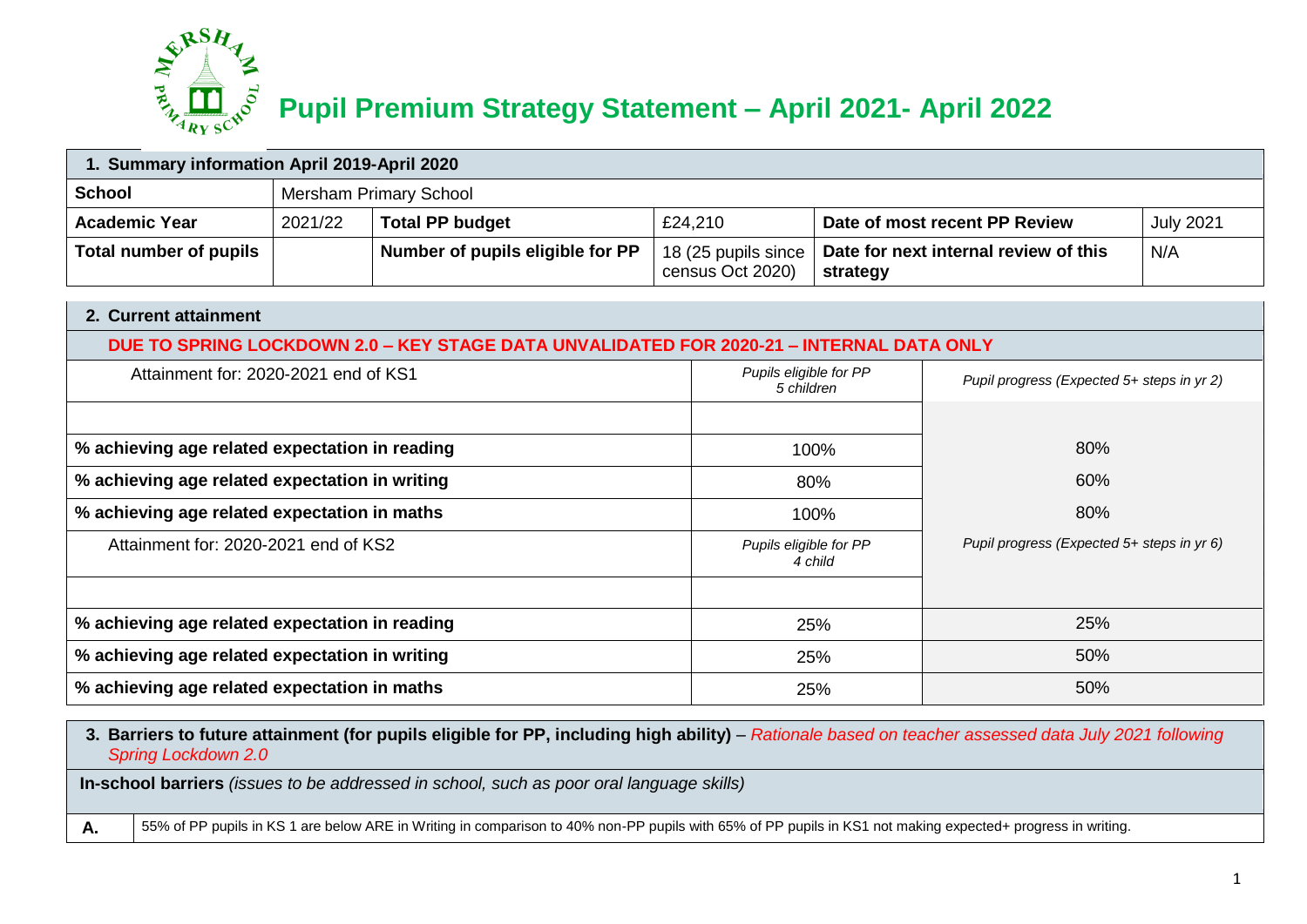| <b>B.</b> | 24% of pupils in Year 5 are eligible for PP funding, 50% of whom have SEN. 33% are achieving ARE in reading, writing and maths                             |                                                                                                                                                                                                                                                                                                       |  |  |  |  |
|-----------|------------------------------------------------------------------------------------------------------------------------------------------------------------|-------------------------------------------------------------------------------------------------------------------------------------------------------------------------------------------------------------------------------------------------------------------------------------------------------|--|--|--|--|
| C.        | 45% of PP pupils are not secure in their well-being (Point 4+) within the school environment in comparison to 20% of non-PP pupils.                        |                                                                                                                                                                                                                                                                                                       |  |  |  |  |
| D.        | Limited opportunities for PP pupils linked to opportunities to access enrichment a wide range of enrichment activities and accessing the wider curriculum. |                                                                                                                                                                                                                                                                                                       |  |  |  |  |
|           | <b>External barriers</b> (issues which also require action outside school, such as low attendance rates)                                                   |                                                                                                                                                                                                                                                                                                       |  |  |  |  |
| D.        | COVID lockdown 2.0 (Spring term) within the evaluation period April 2021-2022 and restrictions as part of the pandemic.                                    |                                                                                                                                                                                                                                                                                                       |  |  |  |  |
|           | 4. Desired outcomes for 2021/22                                                                                                                            |                                                                                                                                                                                                                                                                                                       |  |  |  |  |
|           | Desired outcomes and how they will be measured                                                                                                             | Success criteria                                                                                                                                                                                                                                                                                      |  |  |  |  |
| Α.        | Improved writing attainment in KS1 for PP-eligible pupils.                                                                                                 | KS1 pupils eligible for PP to make at least expected progress in writing,<br>with at least 33% making accelerated progress to narrow the gap<br>between PP and non-PP pupils.                                                                                                                         |  |  |  |  |
| <b>B.</b> | Increased percentage of PP pupils at the end of Key Stage 2 achieving age related expectations in<br>reading, writing and maths.                           | Increased % of pupils eligible for PP in Year 6 to make accelerated<br>progress in reading, writing and maths to diminish the different between<br>pupils not eligible for PP.                                                                                                                        |  |  |  |  |
| C.        | Increased percentage of PP reaching point 4+ security in Leuven well-being assessment.                                                                     | There is evidence of progress within well-being scales in all cohorts since<br>return to school June 2021. Curriculum adaptation and interventions will<br>ensure that children eligible for PP have SEMH needs addressed via<br>early intervention and specialist support (in-school and externally) |  |  |  |  |
| D.        | To expose PP pupils to a range of enrichment activities in order to raise aspirations and an enjoyment<br>for education.                                   | Children to have increased self-confidence and aspirations through<br>access to breadth and broad curriculum experiences. Data to show PP<br>children participate in a range of extra-curricular activities and<br>experiences.                                                                       |  |  |  |  |

| 5. Planned expenditure                                                                                                                                                                      |                                                                                                       |                                                                                                                                                                                          |                                                                                    |                            |                                         |  |
|---------------------------------------------------------------------------------------------------------------------------------------------------------------------------------------------|-------------------------------------------------------------------------------------------------------|------------------------------------------------------------------------------------------------------------------------------------------------------------------------------------------|------------------------------------------------------------------------------------|----------------------------|-----------------------------------------|--|
| Academic year                                                                                                                                                                               | 2020/2021                                                                                             |                                                                                                                                                                                          |                                                                                    |                            |                                         |  |
| The three headings below enable schools to demonstrate how they are using the pupil premium to improve classroom pedagogy, provide targeted support and<br>support whole school strategies. |                                                                                                       |                                                                                                                                                                                          |                                                                                    |                            |                                         |  |
| i. Quality of teaching for all                                                                                                                                                              |                                                                                                       |                                                                                                                                                                                          |                                                                                    |                            |                                         |  |
| <b>Desired outcome</b>                                                                                                                                                                      | Chosen action /<br>approach                                                                           | What is the evidence and rationale<br>for this choice?                                                                                                                                   | How will you ensure it is<br>implemented well?                                     | <b>Staff lead</b>          | When will you review<br>implementation? |  |
| Improved writing<br>А.<br>attainment in KS1 for<br>PP-eligible pupils.                                                                                                                      | *Assessments 3 times a<br>year with careful tracking of<br>progress.<br>*Audit quality first teaching | We want to ensure that all PP pupils are<br>receiving quality first teaching experiences -<br>teacher training and support in line with KCC<br>mainstream core standards to assure whole | Training selected using evidence of<br>effectiveness via EEF directed<br>evidence. | <b>SENCO</b><br><b>SLT</b> | Seasonally                              |  |
| B. Increased percentage of PP                                                                                                                                                               | approaches used across<br>school and differentiated                                                   | school approaches are inclusive for all areas<br>of need.                                                                                                                                | Training delivered termly to TAs by<br>the Deputy/SENCO. Teacher training          |                            |                                         |  |

during professional development

meetings.

pupils at the end of Key Stage 2

resources/strategies

achieving age related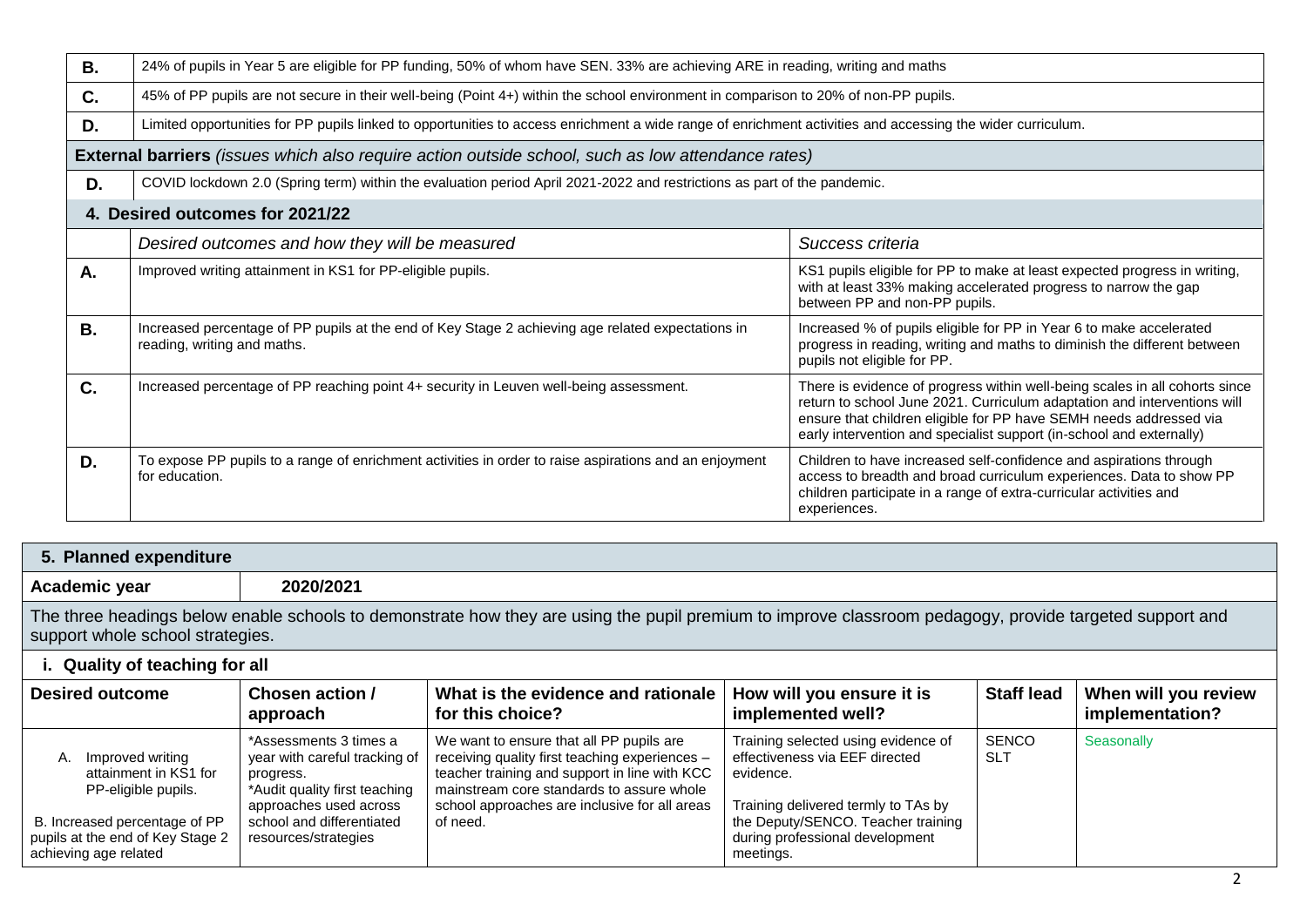| expectations in reading, writing<br>and maths.                                                                                                                             | available to support<br>children below ARE<br>*Provide quality CPD<br>experiences.<br>*Monitor teaching and<br>learning across the school,<br>sharing good practice.                                                                      | Regular monitoring and tracking ensures that<br>the children remain on track, making at least<br>expected progress.<br>Quality CPD will ensure that all staff have the<br>skills and confidence to develop skills for<br>improved learning behaviours to impact<br>progress - as discussed in reliable evidence<br>directed by the EEF 'What Works, What<br>Doesn't By Jon Dulonsky et al. and EEF<br>Guidance Report 'Meta-cognition and self-<br>regulated learning'<br>Children eligible for PP are making less<br>accelerated progress than pupils not eligible<br>for PP and we want to continue to train and<br>support staff to better understand, identify<br>and be able to support the needs of this<br>group of children. - as discussed in EEF<br>guidance report Improving Behaviour In<br><b>Schools</b> | INSET day to be used for whole staff<br>metacognition theory and practice,<br>delivered by DEPUTY.<br><b>ELSA support for identified SEMH</b><br>needs impacting engagement and<br>behaviours for learning.<br>Peer observation.<br>Data analysis and tracking of pupils.<br>Triangulation of book scrutiny,<br>observations and data.<br>Pupil voice.<br>Dedicated staff meeting time. |                                            |                                         |
|----------------------------------------------------------------------------------------------------------------------------------------------------------------------------|-------------------------------------------------------------------------------------------------------------------------------------------------------------------------------------------------------------------------------------------|------------------------------------------------------------------------------------------------------------------------------------------------------------------------------------------------------------------------------------------------------------------------------------------------------------------------------------------------------------------------------------------------------------------------------------------------------------------------------------------------------------------------------------------------------------------------------------------------------------------------------------------------------------------------------------------------------------------------------------------------------------------------------------------------------------------------|-----------------------------------------------------------------------------------------------------------------------------------------------------------------------------------------------------------------------------------------------------------------------------------------------------------------------------------------------------------------------------------------|--------------------------------------------|-----------------------------------------|
|                                                                                                                                                                            |                                                                                                                                                                                                                                           |                                                                                                                                                                                                                                                                                                                                                                                                                                                                                                                                                                                                                                                                                                                                                                                                                        |                                                                                                                                                                                                                                                                                                                                                                                         | <b>Total budgeted cost</b>                 | £4,680 approx                           |
| ii. Targeted support                                                                                                                                                       |                                                                                                                                                                                                                                           |                                                                                                                                                                                                                                                                                                                                                                                                                                                                                                                                                                                                                                                                                                                                                                                                                        |                                                                                                                                                                                                                                                                                                                                                                                         |                                            |                                         |
| <b>Desired outcome</b>                                                                                                                                                     | <b>Chosen</b><br>action/approach                                                                                                                                                                                                          | What is the evidence and rationale<br>for this choice?                                                                                                                                                                                                                                                                                                                                                                                                                                                                                                                                                                                                                                                                                                                                                                 | How will you ensure it is<br>implemented well?                                                                                                                                                                                                                                                                                                                                          | <b>Staff lead</b>                          | When will you review<br>implementation? |
| C Increased percentage of<br>PP reaching point 4+<br>security in Leuven well-<br>being assessment.<br>A. Improved writing<br>attainment in KS1 for PP-<br>eligible pupils. | Classes are assessed.<br>reviewed and monitored<br>via Leuven well-being and<br>involvement scales to<br>identify SEMH needs.<br>Leuven scales are<br>evaluated to monitor gaps<br>in PP eligilibility and non-<br>PP pupils to eliminate | Some students need targeted support to<br>catch up. Small group and 1:1 interventions<br>with highly qualified staff have been shown<br>to be effective, as discussed in reliable<br>evidence sources such as Visible Learning<br>by John Hattie and the EEF Toolkit.<br>Pupils with identified SEMH needs evidences<br>significant impact on ability to progress and<br>engage in learning and require targeted<br>support as discussed in EEF Guidance                                                                                                                                                                                                                                                                                                                                                               | Ensure identification of targeted<br>pupils is fair, transparent and properly<br>recorded.<br>Well-being and mental health is<br>tracked and assessed thoroughly<br>minimum 3 x year.<br>SEMH interventions are targeted to<br>identified need and allocated<br>specialist support accordingly.                                                                                         | <b>SENCO</b><br>English lead<br>Maths lead | Seasonally                              |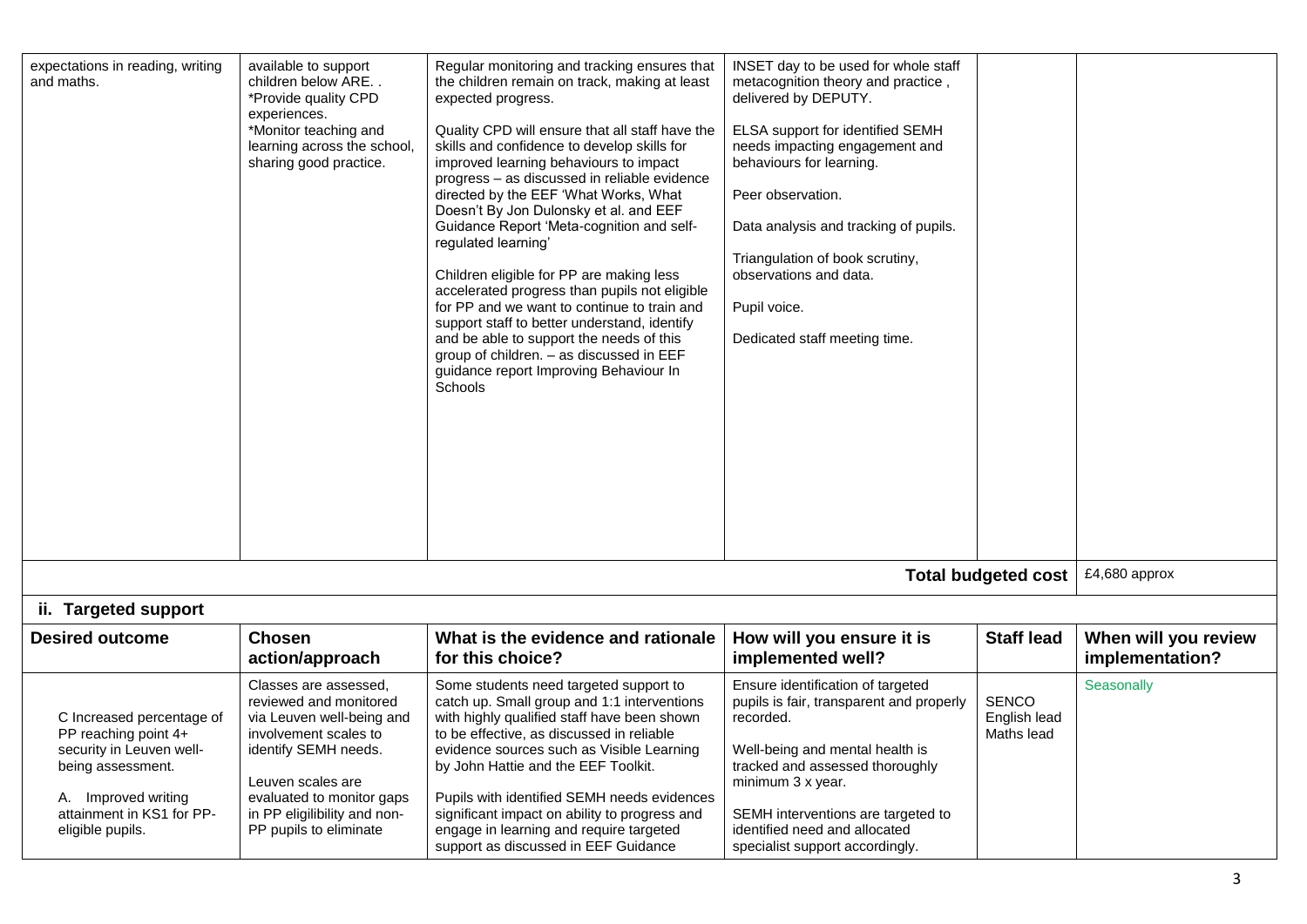| B. Increased percentage of<br>PP pupils at the end of Key<br>Stage 2 achieving age<br>related expectations in<br>reading, writing and maths. | disadvantage in access to<br>resources (funding)<br>Identified pupils are<br>signposted to specialist<br>intervention for SEMH<br>support I.e play therapy,<br>ELSA<br>Small group core subject<br>sessions with class<br>teacher, in addition to<br>standard lessons.<br>Use of spelling/phonic<br>programme as part of<br>targeted intervention.<br>TA employed in the<br>afternoons to deliver<br>targeted curriculum support<br>and interventions for pupils<br>identified through the<br>graduated approach.<br>TA trained as an Emotional<br><b>Literacy Support Assistant</b><br>(ELSA) and Draw and Talk<br>therapy to deliver 1:1<br>Trainee Play Therapist to<br>deliver 1:1 targetted<br>support for identified 'at<br>risk' pupils | Report Improving Social and Emotional<br>Learning in Primary Schools.                                                                                                                                                                                 | INSET day to be used for whole staff<br>metacognition theory and practice,<br>delivered by DEPUTY.<br>Impact overseen by English and<br>Maths co-ordinators.<br>Impact of interventions for vulnerable<br>groups monitored by SENCO.<br>Progress monitored by SLT at termly<br>Pupil Progress meetings as part of<br>the graduated approach.<br>SLT to monitor the wider curriculum<br>opportunities offered to PP children.<br>Monitor Well-being and Involvement<br>scores as well as whether<br>improvements in well-being and<br>involvement translate into improved<br>progress. |                            |                                         |
|----------------------------------------------------------------------------------------------------------------------------------------------|------------------------------------------------------------------------------------------------------------------------------------------------------------------------------------------------------------------------------------------------------------------------------------------------------------------------------------------------------------------------------------------------------------------------------------------------------------------------------------------------------------------------------------------------------------------------------------------------------------------------------------------------------------------------------------------------------------------------------------------------|-------------------------------------------------------------------------------------------------------------------------------------------------------------------------------------------------------------------------------------------------------|---------------------------------------------------------------------------------------------------------------------------------------------------------------------------------------------------------------------------------------------------------------------------------------------------------------------------------------------------------------------------------------------------------------------------------------------------------------------------------------------------------------------------------------------------------------------------------------|----------------------------|-----------------------------------------|
|                                                                                                                                              |                                                                                                                                                                                                                                                                                                                                                                                                                                                                                                                                                                                                                                                                                                                                                |                                                                                                                                                                                                                                                       |                                                                                                                                                                                                                                                                                                                                                                                                                                                                                                                                                                                       | <b>Total budgeted cost</b> | £4,830 approx                           |
|                                                                                                                                              |                                                                                                                                                                                                                                                                                                                                                                                                                                                                                                                                                                                                                                                                                                                                                |                                                                                                                                                                                                                                                       |                                                                                                                                                                                                                                                                                                                                                                                                                                                                                                                                                                                       |                            |                                         |
| <b>Other approaches</b><br>d.                                                                                                                |                                                                                                                                                                                                                                                                                                                                                                                                                                                                                                                                                                                                                                                                                                                                                |                                                                                                                                                                                                                                                       |                                                                                                                                                                                                                                                                                                                                                                                                                                                                                                                                                                                       |                            |                                         |
| <b>Desired outcome</b>                                                                                                                       | <b>Chosen</b><br>action/approach                                                                                                                                                                                                                                                                                                                                                                                                                                                                                                                                                                                                                                                                                                               | What is the evidence and rationale<br>for this choice?                                                                                                                                                                                                | How will you ensure it is<br>implemented well?                                                                                                                                                                                                                                                                                                                                                                                                                                                                                                                                        | <b>Staff lead</b>          | When will you review<br>implementation? |
| D. To expose PP pupils to a<br>range of experiences in order to<br>raise aspirations and an<br>enjoyment for education                       | <b>Bushcraft / Forest</b><br>School/Falconary/Sports<br>Therapy sessions delivered<br>by a qualified Forest<br>School Practitioner for<br>pupils identified through<br>the graduated approach.                                                                                                                                                                                                                                                                                                                                                                                                                                                                                                                                                 | The EEF Toolkit suggests that targeted<br>interventions matched to specific students<br>with particular needs or behavioural issues<br>can be effective.<br>There is strong evidence that extracurricular<br>activities and activities in the natural | Ensure identification of targeted<br>pupils is fair, transparent and properly<br>recorded.<br>Monitor Well-being and Involvement<br>scores as well as whether<br>improvements in well-being and                                                                                                                                                                                                                                                                                                                                                                                       | <b>SENCO</b>               | Seasonally                              |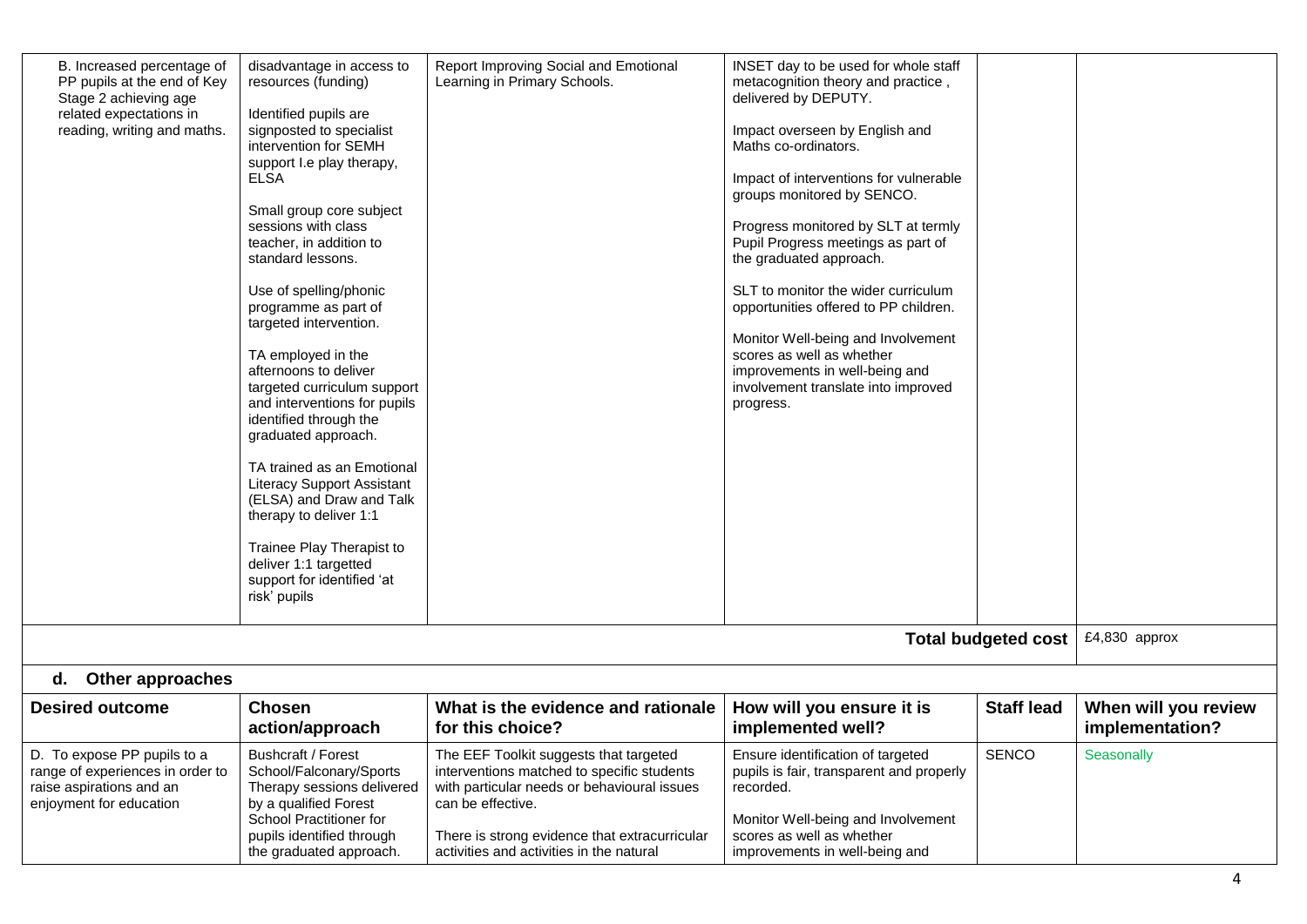| Support extra-curricular<br>activities, instrument hire<br>and individualised<br>resources.<br>Ensure funding does not<br>disadvantage access to<br><b>Mersham Century</b><br>participation for PP pupils. | environment increase self-esteem and<br>positive social behaviour among children.<br>With greater self-esteem children will<br>develop higher levels of wellbeing and<br>involvement at school. Payment for<br>extracurricular activities will contribute to<br>improved confidence and self-esteem.<br>Learning is bought to life and given greater<br>context. It is important to expose children to<br>a wide range of experiences that broaden<br>and enrich the curriculum.<br>Social skills, independence, perseverance<br>and team work are developed through group<br>work on residential visits in preparation for<br>secondary school. | involvement translate into improved<br>progress. |                            |               |
|------------------------------------------------------------------------------------------------------------------------------------------------------------------------------------------------------------|--------------------------------------------------------------------------------------------------------------------------------------------------------------------------------------------------------------------------------------------------------------------------------------------------------------------------------------------------------------------------------------------------------------------------------------------------------------------------------------------------------------------------------------------------------------------------------------------------------------------------------------------------|--------------------------------------------------|----------------------------|---------------|
|                                                                                                                                                                                                            |                                                                                                                                                                                                                                                                                                                                                                                                                                                                                                                                                                                                                                                  |                                                  | <b>Total budgeted cost</b> | £6,130 approx |

## **6. Expenditure to support outcomes**

## **Pupil Premium Grant Expenditure Financial Year 2019/20**

| <b>Amount of PPG</b>                             | Mersham Pupil Premium funding for April 2021 - April 2022: £24,210 |
|--------------------------------------------------|--------------------------------------------------------------------|
| <b>Total Number of Children Eligible for PPG</b> | 18 (25 since October 2020 census)                                  |

| <b>Initiative/Activity</b>                                                               | <b>Objective</b>                                                                                                                                                                  | Cost          |
|------------------------------------------------------------------------------------------|-----------------------------------------------------------------------------------------------------------------------------------------------------------------------------------|---------------|
|                                                                                          |                                                                                                                                                                                   | (approx.)     |
| Curriculum Assessment materials (Inclu.Speech and<br>Language Link, Clicker, Testbase, ) | To provide an accurate assessment and gap analysis of<br>reading, writing and maths skills. To provide a<br>consistent approach that enable SLT to track progress<br>confidently. | £1000 approx. |
| Literacy resources/engaging Reluctant Writers<br><b>KS1/Phonics KS1</b>                  | To engage children and increase motivation in reading<br>and improve outcomes for KS1 phonic screening.                                                                           | £800 approx.  |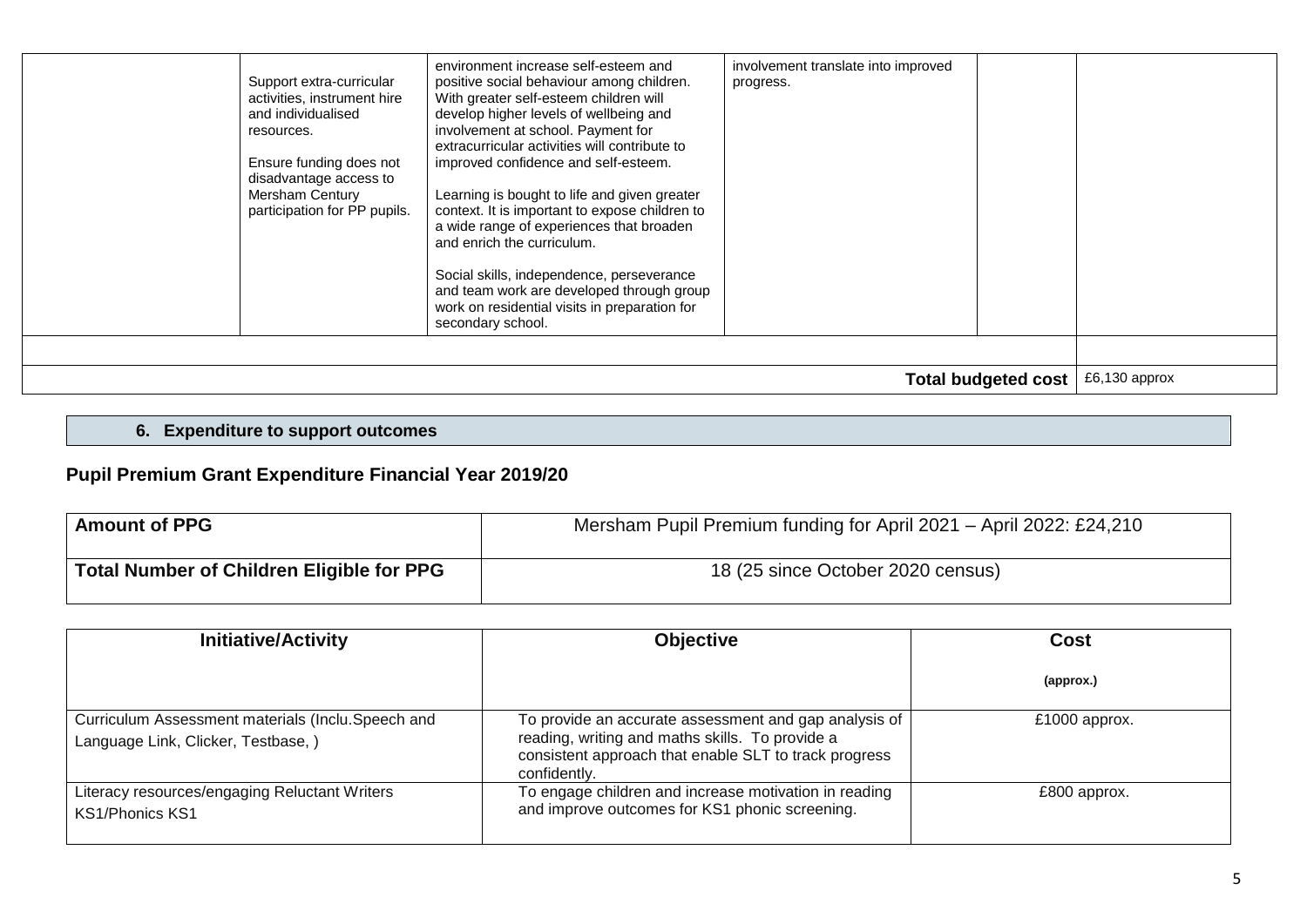| Therapeutic intervention (Inclu. Draw and Talk cpd) (LW)                                                                                                                     | To support pupils with emotional needs to raise<br>wellbeing and to increase involvement in learning.                                                | £300          |
|------------------------------------------------------------------------------------------------------------------------------------------------------------------------------|------------------------------------------------------------------------------------------------------------------------------------------------------|---------------|
| Additional adult-led tuition 'in class' for Literacy and<br>Numeracy application (EH)                                                                                        | To provide class based support for literacy and maths<br>to increase engagement and achievement.                                                     | £500 approx.  |
| KS1 and KS2 one to one social skills and SEL<br>intervention. (EH)                                                                                                           | To support pupils with social and emotional needs to<br>raise wellbeing and to increase learning.                                                    | £500 approx.  |
| Forest school/sports therapy resources to enable access<br>to support for well-being and emotional resilience.                                                               | To provide individualised SEMH support for targeted<br>pupils.                                                                                       | £500 approx.  |
| Funding extra -curricular experiences to support<br>vulnerable groups and their learning/SEMH needs (E.g<br>Falconary, Sports Therapy, Rock Steady)                          | To enrich learning opportunities and provide emotional<br>support for pupils to help them engage in school life.                                     | £1500 approx  |
| <b>Courses &amp; Staff Development</b>                                                                                                                                       | Train teachers and teaching assistants to meet the<br>needs of pupils and help all pupils access the<br>curriculum.                                  | £500 approx.  |
| Funding for trips, curriculum themed days, after school<br>clubs, swimming lessons and any other school activity<br>that involved a financial cost or voluntary contribution | To provide enriched learning opportunities, give the<br>pupils enjoyable experiences and increase their well-<br>being and engagement with learning. | £800 approx.  |
| Cool Milk Free for Over 5s who received PP                                                                                                                                   | To provide nourishment at school, improve attendance.                                                                                                | £50 approx    |
| Wrap around care I.e. Breakfast club, toddler group                                                                                                                          | To provide nourishment, raise well-being and improve<br>attendance.                                                                                  | £1200 approx. |
| Total (to date April 2019- April 2020)                                                                                                                                       |                                                                                                                                                      | £24,210       |

| Academic year                                                                                                                                                 |                                                                                                                                                                                      |                                                                                                                       |      |
|---------------------------------------------------------------------------------------------------------------------------------------------------------------|--------------------------------------------------------------------------------------------------------------------------------------------------------------------------------------|-----------------------------------------------------------------------------------------------------------------------|------|
| <b>Desired outcome</b>                                                                                                                                        | Chosen action /<br>approach                                                                                                                                                          | Estimated impact: Did you meet the success criteria? Include impact on pupils<br>not eligible for PP, if appropriate. | Cost |
| Improved writing<br>А.<br>attainment in KS1 for PP-<br>eligible pupils.<br>B. Increased percentage of<br>PP pupils at the end of Key<br>Stage 2 achieving age | *Assessments 3 times a<br>year with careful tracking of<br>progress.<br>*Audit quality first teaching<br>approaches used across<br>school and differentiated<br>resources/strategies |                                                                                                                       |      |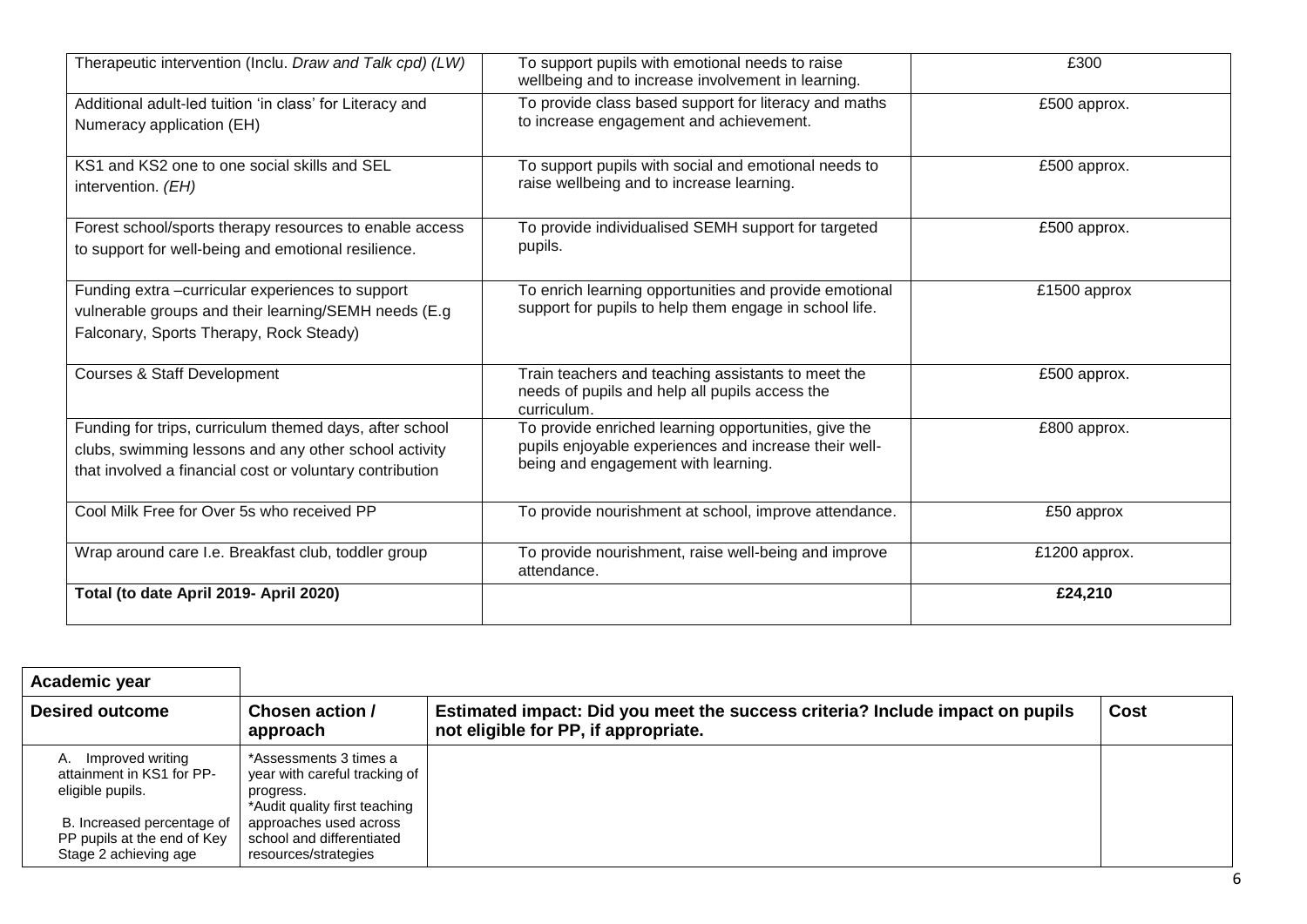| related expectations in<br>reading, writing and maths.                                                                                                                                | available to support<br>children below ARE<br>*Provide quality CPD<br>experiences.<br>*Monitor teaching and<br>learning across the school,<br>sharing good practice. |                                                                                                                       |             |
|---------------------------------------------------------------------------------------------------------------------------------------------------------------------------------------|----------------------------------------------------------------------------------------------------------------------------------------------------------------------|-----------------------------------------------------------------------------------------------------------------------|-------------|
| <b>Desired outcome</b>                                                                                                                                                                | <b>Chosen</b><br>action/approach                                                                                                                                     | Estimated impact: Did you meet the success criteria? Include impact on pupils<br>not eligible for PP, if appropriate. | <b>Cost</b> |
| C Increased percentage of<br>PP reaching point 4+<br>security in Leuven well-<br>being assessment.                                                                                    | Classes are assessed.<br>reviewed and monitored<br>via Leuven well-being and<br>involvement scales to<br>identify SEMH needs.                                        |                                                                                                                       |             |
| A. Improved writing<br>attainment in KS1 for PP-<br>eligible pupils.<br>B. Increased percentage of<br>PP pupils at the end of Key<br>Stage 2 achieving age<br>related expectations in | Leuven scales are<br>evaluated to monitor gaps<br>in PP eligilibility and non-<br>PP pupils to eliminate<br>disadvantage in access to<br>resources (funding)         |                                                                                                                       |             |
| reading, writing and maths.                                                                                                                                                           | Identified pupils are<br>signposted to specialist<br>intervention for SEMH<br>support I.e play therapy,<br><b>ELSA</b>                                               |                                                                                                                       |             |
|                                                                                                                                                                                       | Small group core subject<br>sessions with class<br>teacher, in addition to<br>standard lessons.                                                                      |                                                                                                                       |             |
|                                                                                                                                                                                       | Use of spelling/phonic<br>programme as part of<br>targeted intervention.                                                                                             |                                                                                                                       |             |
|                                                                                                                                                                                       | TA employed in the<br>afternoons to deliver<br>targeted curriculum support<br>and interventions for pupils<br>identified through the<br>graduated approach.          |                                                                                                                       |             |
|                                                                                                                                                                                       | TA trained as an Emotional<br><b>Literacy Support Assistant</b><br>(ELSA) and Draw and Talk<br>therapy to deliver 1:1                                                |                                                                                                                       |             |